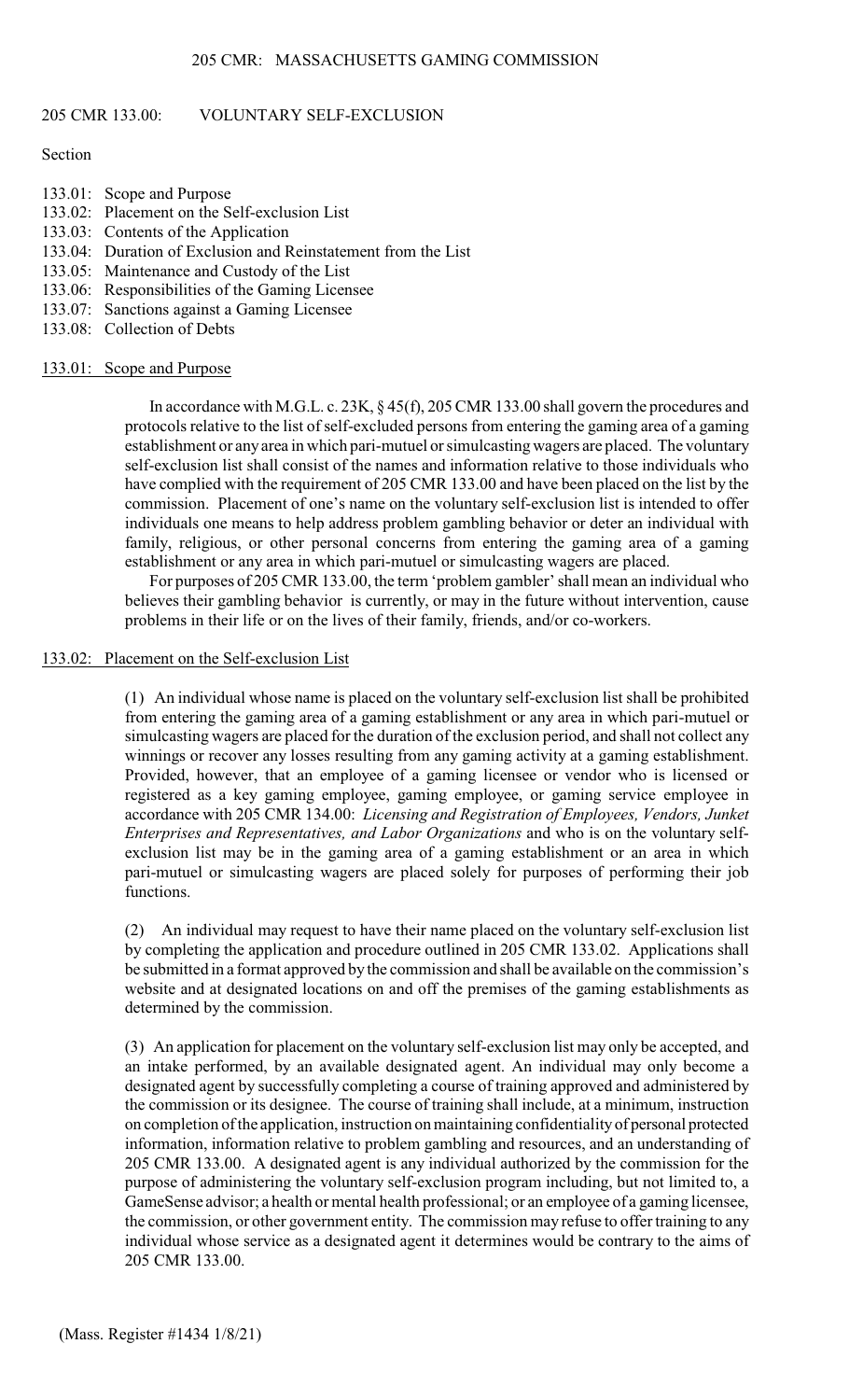# 133.02: continued

(4) Upon submission of an application, a designated agent shall review with the applicant the contents and statements contained in the application, as provided by 205 CMR 133.03. If the application is complete, the designated agent shall sign the application indicating that the review has been performed and the application has been accepted.

(5) A designated agent may not sign an application if (a) any required information is not provided or (b) they are of the belief that the applicant is not capable of understanding the responsibilities and consequences of being placed on the self-exclusion list.

(6) The designated agent shall forward the signed application for voluntary self-exclusion to the commission within 48 hours of completion in a manner directed by the commission.

(7) Upon receipt of an application, the commission, or its designee, shall review it for completeness. If the application meets all requirements of 205 CMR 133.02 the application shall be approved and the individual's name shall be added to the voluntary self-exclusion list. If the application is incomplete, the commission, or its designee, may deny the application and make efforts to contact the applicant advising them of such.

(8) If the gaming licensee utilizes an internal management system to track individuals on the self-exclusion list, theyshall update that system at least every 72 hours with names of individuals being added or removed from the self-exclusion list.

(9) The commission, or its designee, shall add to the list of voluntarily self-excluded persons the name of any individual provided from a gaming jurisdiction outside of Massachusetts, with which the commission has entered into an interstate compact, upon a determination that the individual voluntarily requested that their name be added to the list of the referring jurisdiction and that they were notified, either directly or by operation of law, that their name may be placed on similar lists in other jurisdictions.

(10) If the applicant has elected the services identified in 205 CMR 133.03(8), the commission, or its designee shall contact the designated coordinating organization for the provision of requested services.

# 133.03: Contents of the Application

The application for voluntary self-exclusion shall require provision of, at a minimum, the following content:

(1) Name, home address, email address or telephone number, date of birth, and last four digits of social security number of the applicant;

(2) A passport style photo of the applicant without headwear, unless worn daily for religious purposes and provided that the applicant's facial features are not obscured;

- (3) A statement from the applicant that one or more of the following apply:
	- (a) they identify as a problem gambler as defined in 205 CMR 133.01;

(b) they feel that their gambling behavior is currently causing problems in their life or may, without intervention, cause problems in their life; or

(c) there is some other reason why they wish to add their name to the list.

(4) Election of the duration of the exclusion in accordance with 205 CMR 133.04;

(5) An acknowledgement by the applicant that the individual will not enter the gaming area of a gaming establishment or any area in which pari-mutuel or simulcasting wagers are placed for the duration of the exclusion period (except as provided by 205 CMR 133.02(1)) and that it is their sole responsibility to refrain from doing so;

(6) An acknowledgment by the applicant that the individual shall not collect any winnings or recover any losses resulting from any gaming activity at a gaming establishment for the duration of the exclusion period;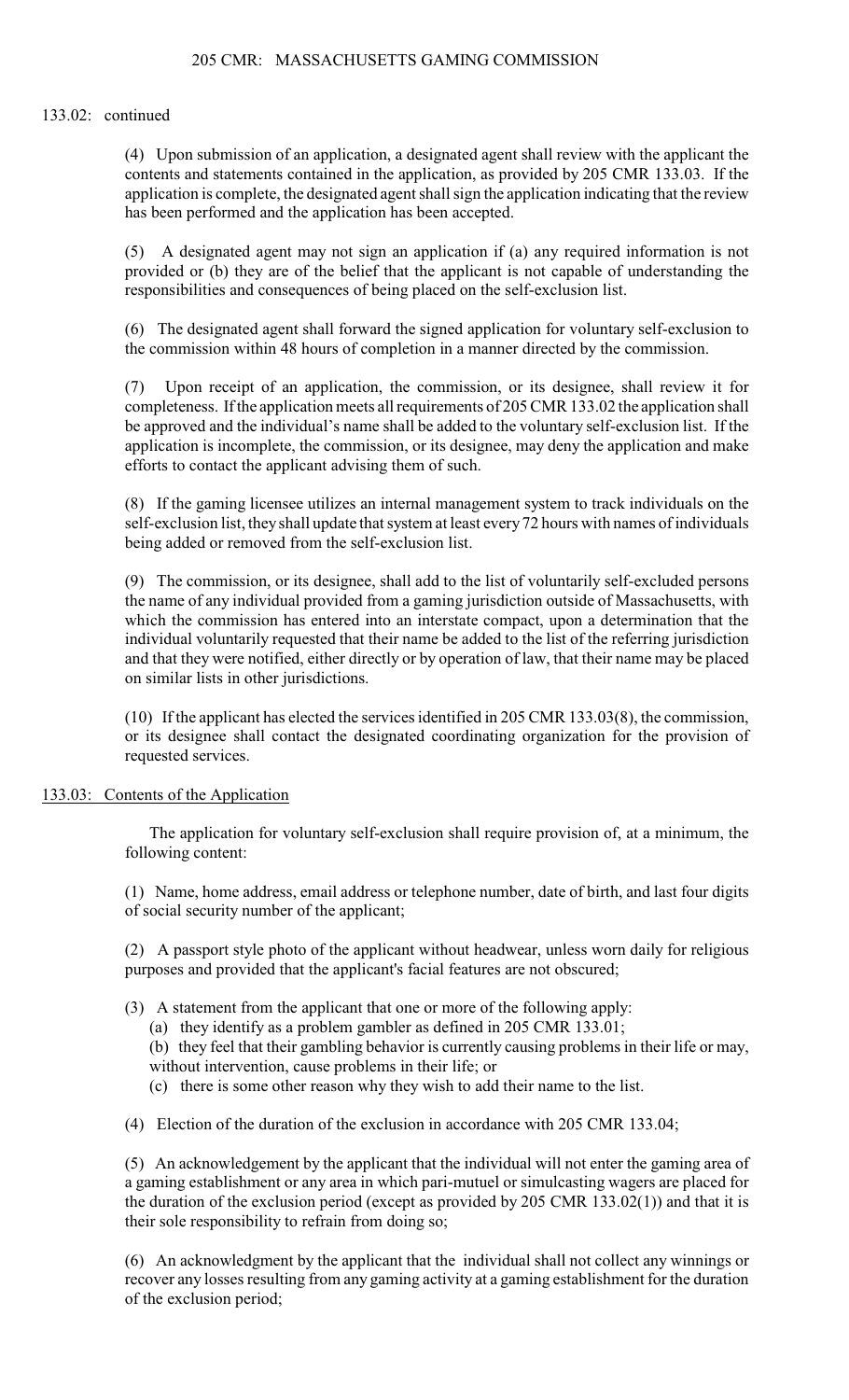#### 133.03: continued

(7) An acknowledgment by the applicant that he or she will forfeit all rewards or points earned through a player reward card program;

(8) An offer by the commission or the designated agent completing the self-exclusion application to assist the applicant to access information about gambling disorders, self-guided help, peer-support, or counseling services with a clinician approved by the Massachusetts Department of Public Health or otherwise licensed or certified through a process or program approved by the Commission;

(9) An acknowledgment of understanding by the applicant that by placing their name on the voluntary self-exclusion list the prohibitions identified in 205 CMR 133.02(1) apply to all gaming establishments licensed by the commission in Massachusetts, any affiliates of the gaming licensee, whether within Massachusetts or another jurisdiction, and that the commission may share the list with other domestic or international gaming jurisdictions resulting in placement on those lists and may share such portion of the list with designated agents as may be necessary for the purpose of administering the voluntary self-exclusion program;

(10) An acknowledgment by the applicant that he or she is submitting the application freely, knowingly, and voluntarily;

(11) A statement that the individual is not under the influence of a substance or suffering from a health or mental health condition that would impair their ability to make an informed decision;

(12) An acknowledgment by the applicant that if they violate their agreement to refrain from entering a gaming area of a gaming establishment or any area in which pari-mutuel or simulcasting wagers are placed during the exclusion period, the applicant shall notify the commission of such violation within 24 hours of their presence within the gaming area of the gaming establishment or any area in which pari-mutuel or simulcasting wagers are placed; and releasing the Commonwealth of Massachusetts, the commission, the licensee, and all affiliated employees from any claims associated with their breach of the agreement; and

(13) An acknowledgment by the applicant that once their name is placed on the self-exclusion list they may be refused entry and/or ejected from the gaming area of a gaming establishment by the gaming licensee, an agent of the commission, or law enforcement personnel

#### 133.04: Duration of Exclusion and Removal from the List

(1) As part of the request for voluntary self-exclusion, the individual must select the duration for which they wish to be voluntarily excluded. An individual may select any of the following time periods as a minimum length of exclusion:

- (a) One year;
- (b) Three years;
- (c) Five years; or

(d) Lifetime (An individual may only select the lifetime duration if their name has previously appeared on the voluntary self-exclusion list for at least six months.)

(2) An individual on the Voluntary Self-exclusion list may not apply to decrease the duration of exclusion. An individual who is on the list may submit a request to increase the minimum length of exclusion.

(3) Upon expiration of the selected duration of exclusion, individuals may request that their name be removed from the list or petition for exclusion for a new duration. Individuals shall remain on the list after the expiration of the selected duration of exclusion until such time as they submit a petition for removal in accordance with 205 CMR 133.04(4) and it is approved by the commission or its designee.

(4) At any time after the expiration of the selected duration of exclusion, an individual may request that their name be removed from the Voluntary Self-exclusion list by submitting a petition for removal to a designated agent. The petition shall include confirmation from a designated agent that the individual completed a reinstatement session in accordance with 205 CMR 133.04(5). Any petition for removal received by a designated agent prior to the expiration of the duration of the selected exclusion period shall be denied.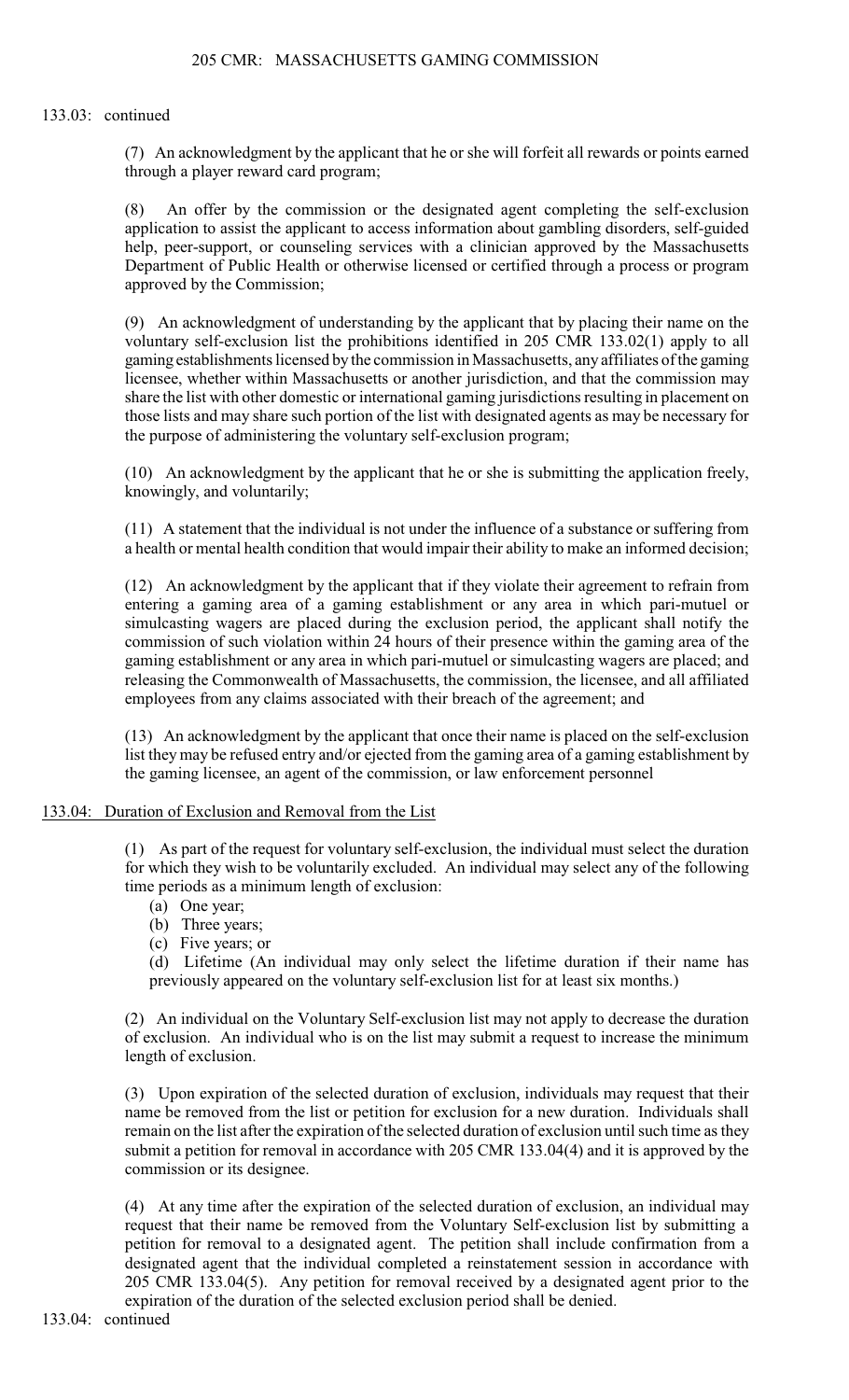# 205 CMR: MASSACHUSETTS GAMING COMMISSION

The commission shall approve a completed petition for removal. An individual who has selected a lifetime duration in accordance with 205 CMR 133.04(1)(e) may not submit a petition for removal of their name from the list. An incomplete application, including one that fails to demonstrate completion of a reinstatement session in accordance with 205 CMR 133.04(5), shall be denied until such time as the application is completed.

(5) To be eligible for removal from the Voluntary Self-exclusion list, the petitioner shall participate in a reinstatement session with a designated agent. The reinstatement session shall include a review of the risks and responsibilities of gambling, budget setting and a review of problem gambling resources should the petitioner wish to seek them. Upon completion of the reinstatement session, the designated agent shall sign the individual's petition for removal from the list attesting to the fact that the reinstatement session was conducted.

(6) Upon approval of a petition for removal from the Voluntary Self-exclusion list, a written notice of removal from the list shall be forwarded by the commission, or its designee, to each gaming licensee. The petitioner shall be deemed to be removed from the Voluntary Self-exclusion list immediately upon completion of the reinstatement session, at which point the petitioner shall be given a receipt verifying said completion and confirming their removal from the Voluntary Self-exclusion list. A petitioner may be asked to present said confirmation of Voluntary Self-exclusion list removal receipt while gaming for seven days following their reinstatement. Failure to do so may result in administrative difficulties in confirming Voluntary Self-exclusion status during that time-period.

(7) If a petitioner does not meet the eligibility requirements for removal from the list provided in 205 CMR 133.04(4), the petition shall be denied. The petitioner shall be notified of the denial by email or first class mail to the email address or home address provided by the petitioner in the petition. In the event of a denial of a petition, the individual shall remain on the Voluntary Selfexclusion list until such time as the eligibility requirements have been satisfied.

(8) An individual whose name has been removed from the Voluntary Self-exclusion list may reapply for placement on the list at any time by submitting an application in accordance with 205 CMR 133.02.

(9) An individual whose name was added to the Voluntary Self-exclusion list in Massachusetts in accordance with 205 CMR 133.02(9) shall be removed from the list notwithstanding 205 CMR 133.04(4) through (6) upon receipt of written notice from the referring jurisdiction that the individual's name has been removed from that jurisdiction's list.

#### 133.05 Maintenance and Custody of the List

(1) The commission shall maintain an up-to-date database of the Voluntary Self-exclusion list. Gaming licensees shall be afforded access to the Voluntary Self-exclusion list. The Voluntary Self-exclusion list may only be accessed by individuals authorized by the commission for the purpose of administering the voluntary self-exclusion program. This shall include positions identified in accordance with the gaming licensee's approved system of internal controls in accordance with 205 CMR 133.00. All information contained in approved applications for voluntary exclusion may be disclosed to a gaming licensee.

(2) The list of Voluntary Self-exclusion is exempt from disclosure under M.G.L. c. 66 and shall not be publicly disclosed by a gaming licensee. However, a gaming licensee may share the list with its affiliates in other jurisdictions for the purpose of assisting in the proper administration of responsible gaming programs operated by affiliated gaming establishments. Additionally, a gaming licensee shall include the names and contact information of individuals on the Voluntary Self-exclusion list in its aggregated no marketing list to be shared with junket enterprises and junket representatives in accordance with 205 CMR 134.06(5)(b) for the purpose of effectuating the intent of the Voluntary Self-exclusion program. Such disclosure shall not be a violation of M.G.L. c. 23K, § 45.

(3) The commission may disclose de-identified information from the Self-exclusion list to one or more research entities selected by the commission for the purpose of evaluating the effectiveness and ensuring the proper administration of the Self-exclusion process.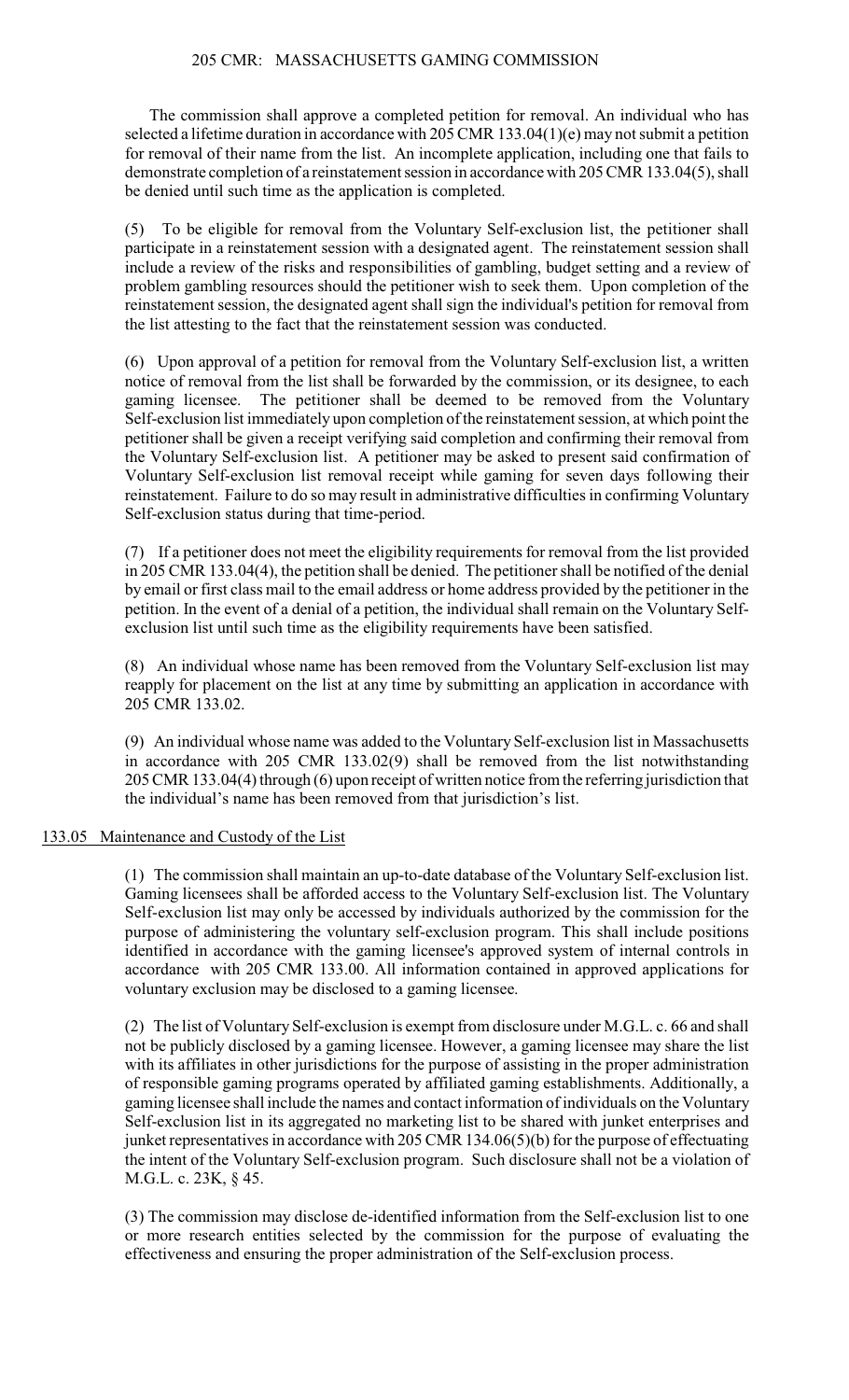# 205 CMR: MASSACHUSETTS GAMING COMMISSION

# 133.06: Responsibilities of the Gaming Licensees

A gaming licensee shall have the following responsibilities relative to the administration of the Voluntary Self-exclusion list:

(1) A gaming licensee shall eject from or refuse entry into the gaming area of a gaming establishment or any area in which pari-mutuel or simulcasting wagers are placed any individual whose name appears on the Voluntary Self-exclusion list;

(2) A gaming licensee shall promptly notify the commission, or its designee, if an individual on the Voluntary Self-exclusion list is found in the gaming area of a gaming establishment or any area in which pari-mutuel or simulcasting wagers are placed;

(3) A gaming licensee shall not market to individuals on the Voluntary Self-exclusion list;

(4) A gaming licensee shall deny access to complimentary services or items, check cashing privileges, player reward programs, and other similar benefits to persons on the list;

(5) Individuals on the Voluntary Self-exclusion list shall not be permitted to participate in a cashless wagering system. A gaming licensee shall take steps to ensure that it denies entry into and terminates all access and privileges associated with its cashless wagering program to individuals on the voluntary list of self-excluded persons;

(6) A gaming licensee shall not extend credit to an individual on the Voluntary Self-exclusion list;

(7) (a) A gaming licensee shall not pay anywinnings derived from gaming to an individual who is prohibited from gaming in a gaming establishment by virtue of having placed their name on the Voluntary Self-exclusion list in accordance with 205 CMR 133.00. Winnings derived from gaming shall include, but not be limited to, such things as proceeds derived from play on a slot machine/electronic gaming device and a wager, or series of wagers, placed at a table game. Where reasonably possible, the gaming licensee shall confiscate from the individual in a lawful manner, or shall notify a commission agent who shall confiscate, or shall refuse to pay any such winnings derived from gaming or any money or thing of value that the individual has converted or attempted to convert into a wagering instrument whether actually wagered or not. A wagering instrument shall include, but not be limited to, chips, tokens, prizes, non-complimentary pay vouchers, electronic credits on a slot machine/electronic gaming device, and vouchers representing electronic credits/TITO slips. The monetary value of the confiscated winnings and/or wagering instrument shall be paid to the commission for deposit into the Gaming Revenue Fund within 45 days;

(b) If an individual wishes to contest the forfeiture of winnings or things of value, the individual may request a hearing in writing with the commission within 15 days of the date of the forfeiture. The request shall identify the reason why the winnings or things of value should not be forfeited. A hearing shall be conducted in accordance with 205 CMR 101.00: *M.G.L. c. 23K Adjudicatory Proceedings* to determine whether the subject funds were properly forfeited in accordance with 205 CMR 133.06(7)(a); and

(8) In cooperation with the commission, and where reasonably possible, the gaming licensee shall determine the amount wagered and lost by an individual who is prohibited from gaming. The monetary value of the losses shall be paid to the commission for deposit into the Gaming Revenue Fund within 45 days.

(9) A gaming licensee shall submit a written policy for compliance with the Voluntary Selfexclusion program for commission approval at least 60 days before the gaming establishment opening. The commission shall review the plan for compliance with 205 CMR 133.00. If approved, the plan shall be implemented and followed by the gaming licensee. The plan for compliance with the Voluntary Self-exclusion program shall include, at a minimum, procedures to:

(a) Prevent employees from permitting an individual on the voluntary exclusion list from engaging in gambling activities at the gaming establishment;

(b) Identify and remove self-excluded individuals from the gaming area of a gaming establishment or any area in which pari-mutuel or simulcasting wagers are placed;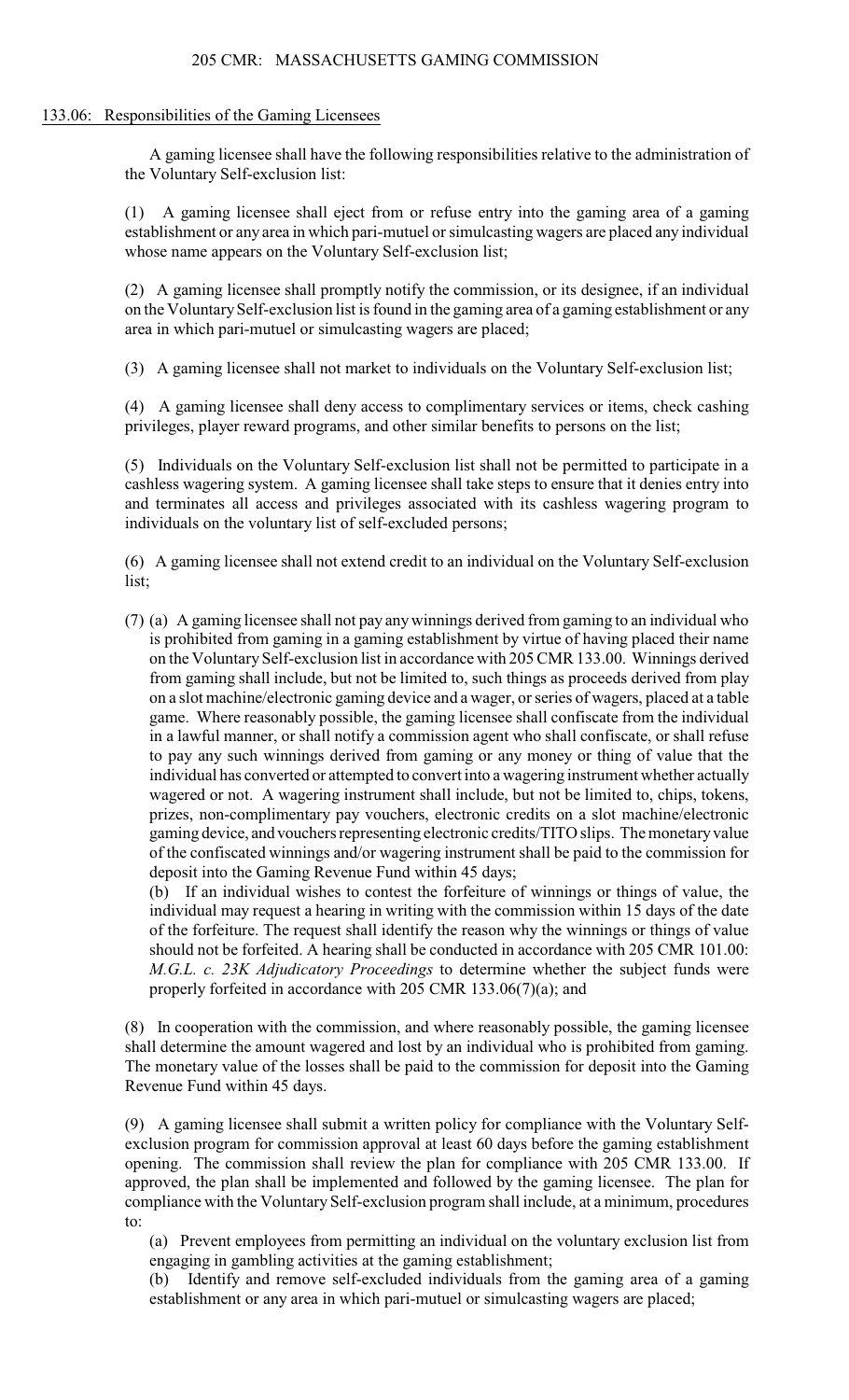#### 133.06: continued

(c) Remove individuals on the Self-exclusion list from marketing lists and refrain from sending or transmitting to them any advertisement, promotion, or other direct marketing mailing from the gaming establishment more than 30 days after receiving notice from commission that the individual has been placed on the Voluntary Self-exclusion list;

(d) Prevent an individual on the voluntary self-exclusion list from having access to credit, cashless wagering program access, or from receiving complimentary services, check-cashing services, junket participation and other benefits from the gaming establishment;

(e) Ensure the confidentiality of the identity and personal information of the voluntarily self-excluded individual; and

(f) Training of employees relative to the Voluntary Self-exclusion program to be provided in conjunction with its problem gambling training program.

(10) A gaming licensee shall notify the commission within ten days if an employee or agent fails to exclude or eject from its premises any individual on the list of self-excluded persons, or otherwise fails to perform a responsibility of the gaming establishment identified in 205 CMR 133.06, including any provision of its approved written policy for compliance with the voluntary self-exclusion program.

# 133.07: Sanctions against a Gaming Licensee

(1) Grounds for Action. A gaming license may be conditioned, suspended, or revoked, and/or the gaming licensee assessed a civil administrative penalty if it is determined that a gaming licensee has:

(a) knowingly or recklessly failed to exclude or eject from its premises any individual placed on the list of Self-excluded persons. Provided, it shall not be deemed a knowing or reckless failure if an individual on the Voluntary Self-exclusion list shielded their identity or otherwise attempted to avoid identification while present at a gaming establishment; or (b) failed to abide by any provision of 205 CMR 133.00, M.G.L. c. 23K, § 45, the gaming licensee's approved written policy for compliance with the Voluntary self-exclusion program pursuant to 205 CMR 133.06(9), or any law related to the Voluntary Self-exclusion of patrons in a gaming establishment. Provided, a gaming licensee shall be deemed to have marketed to an individual on the self-exclusion list only if marketing materials are sent directly to an address, email address, telephone number, or other contact identified by the individual on their application.

(2) Finding and Decision. If the bureau finds that a gaming licensee has violated a provision of 205 CMR 133.07(1), it may issue a written notice of decision recommending that the commission suspend, revoke, and or condition said gaming licensee. Either in conjunction with or in *lieu* of such a recommendation, the bureau may issue a written notice assessing a civil administrative penalty upon said licensee. Such notices shall be provided in writing and contain a factual basis and the reasoning in support the decision, including citation to the applicable statute(s) or regulation(s) that supports the decision.

(3) Civil Administrative Penalties. The bureau may assess a civil administrative penalty on a gaming licensee in accordance with M.G.L. c. 23K, § 36 for a violation of 205 CMR 133.07(1).

(4) Review of Decision. A recommendation made by the bureau to the commission that a gaming license be suspended or revoked shall proceed directly to the commission for review in accordance with 205 CMR 101.01: *Hearings before the Commission*. If the gaming licensee is aggrieved by a decision made by the bureau to assess a civil administrative penalty in accordance with 205 CMR 133.07(2) and (3), it may request review of said decision in accordance with 205 CMR 101.00: *M.G.L. c. 23K Adjudicatory Proceedings*.

#### 133.08: Collection of Debts

(1) An individual who is prohibited from gaming in a gaming establishment under 205 CMR 133.00 shall not be entitled to recover losses as a result of prohibited gaming based solely on their inclusion on the list.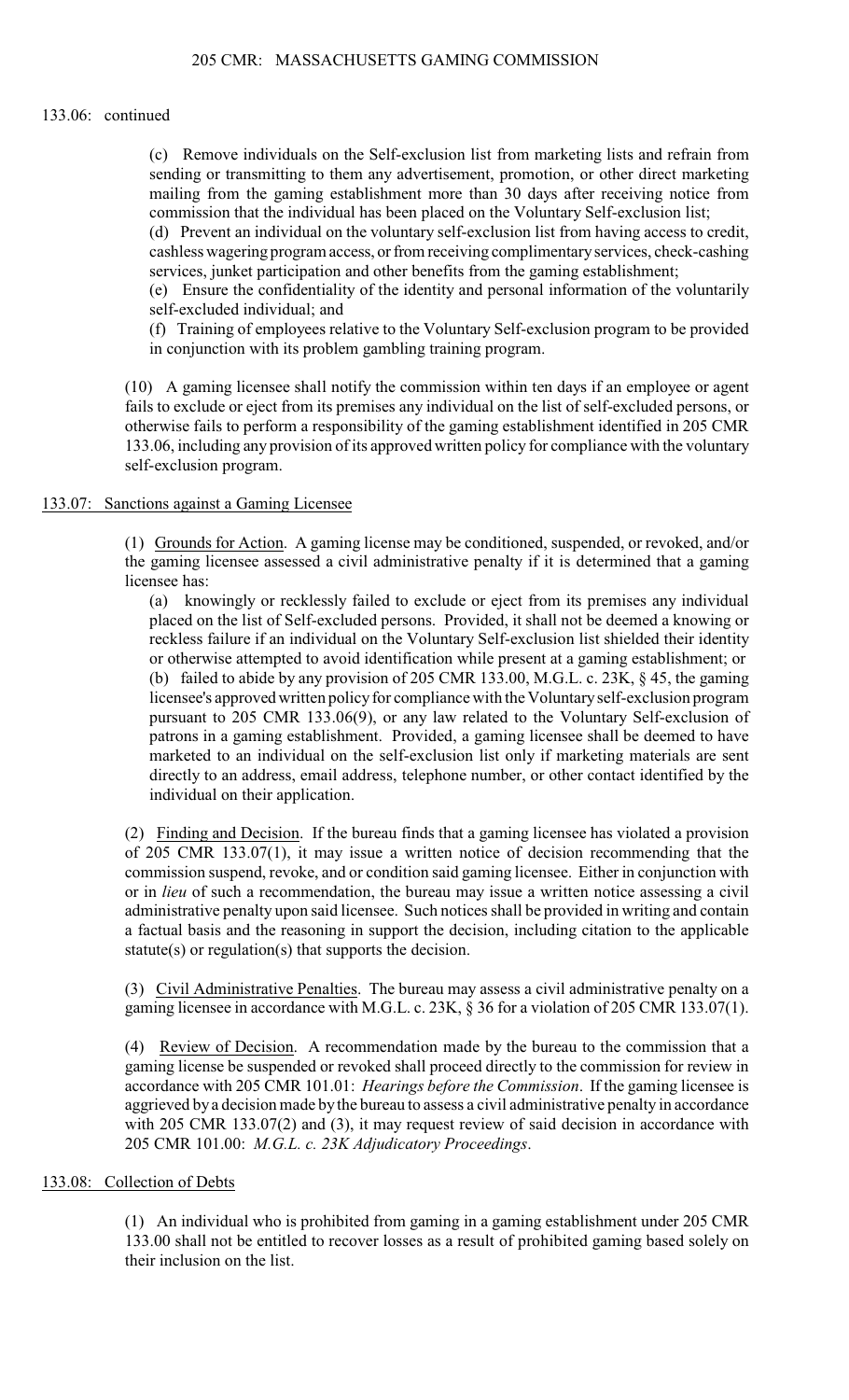# 133.08: continued

(2) Nothing in 205 CMR 133.00 shall be construed so as to prohibit a gaming licensee from seeking payment of a debt from an individual whose name is on the Voluntary Self-exclusion list if the debt was accrued by the individual before their name was placed on the list.

# REGULATORY AUTHORITY

205 CMR 133.00: M.G.L. c. 23K, § 45(f).